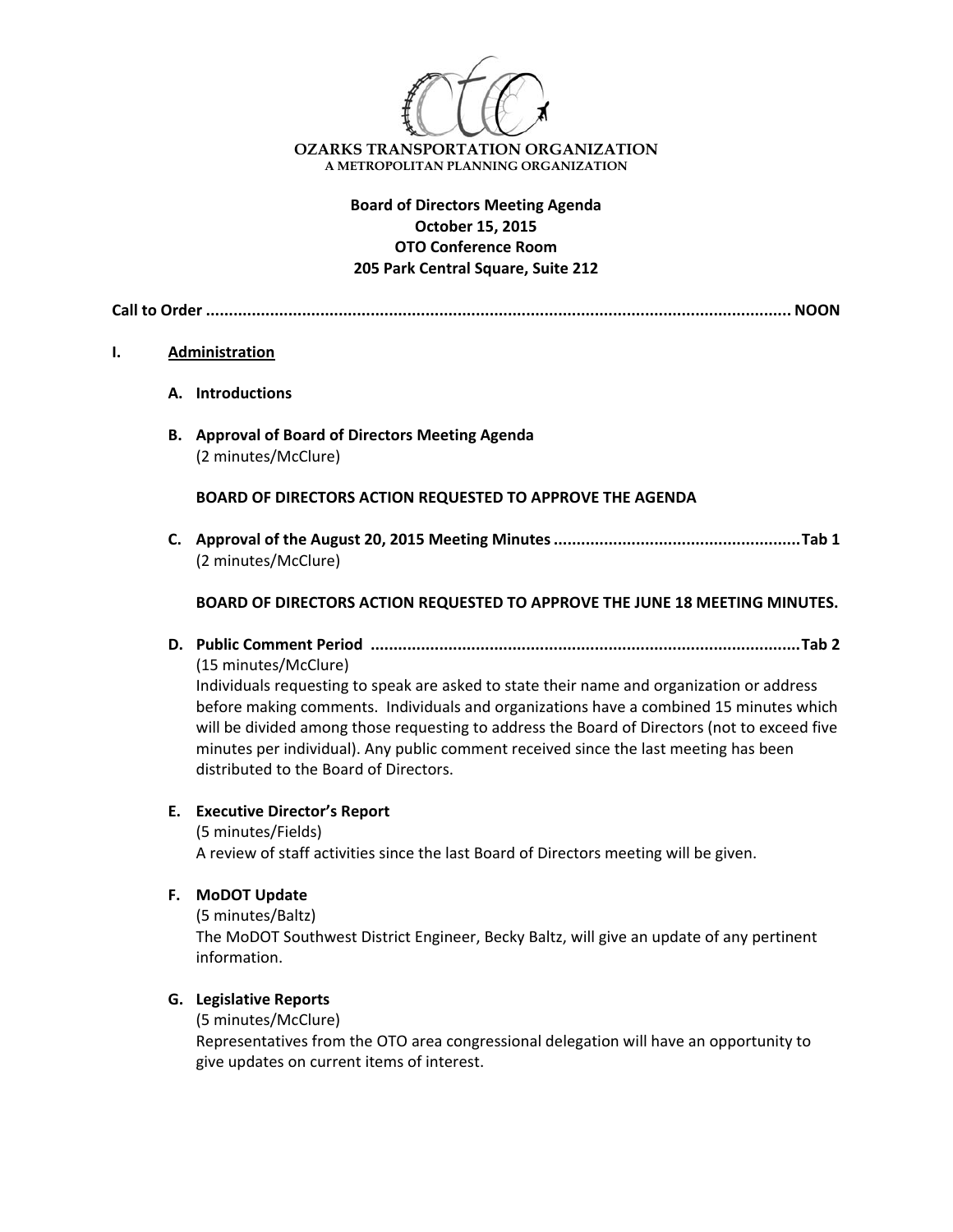#### **II. New Business**

**A. Christian County Representative .................................................................................Tab 3**  (5 minutes/Fields)

Christian County has made a nomination for the newly created citizen representative position on the OTO Board of Directors.

# **BOARD OF DIRECTORS ACTION REQUESTED TO APPOINT A CITIZEN REPRESENTATIVE FROM CHRISTIAN COUNTY.**

**B. Amendment Number Seven to the FY 2015‐2018 TIP...................................................Tab 4** (5 minutes/Longpine) There is one change requested to the Transportation Improvement Program which is included for member review.

## **BOARD OF DIRECTORS ACTION REQUESTED TO APPROVE TIP AMENDMENT NUMBER SEVEN.**

**C. Transportation Plan 2040 Vision .................................................................................Tab 5** (10 minutes/Longpine) The LRTP Subcommittee has agreed upon a proposed vision and goals to be included in the new transportation plan. Input from the board is requested.

## **NO ACTION REQUIRED – INFORMATIONAL ONLY**

**D. DBE Annual Goal .........................................................................................................Tab 6**  (5 minutes/Parks)

OTO reviews the disadvantaged enterprise goal annually to ensure compliance with federal regulations. The goal is proposed to be zero based on possible contract types and availability of DBE firms to contract with.

## **BOARD OF DIRECTORS ACTION REQUESTED TO APPROVE THE PROPOSED ANNUAL DBE GOAL.**

**E. Rideshare Program Continuation.................................................................................Tab 7** (5 minutes/Fields)

Staff will give an overview of the proposed rideshare program and ask the Committee to decide if continuing the program should be a priority for the region.

## **BOARD OF DIRECTORS ACTION REQUESTED TO APPROVE CONTINUATION OF THE RIDESHARE PROGRAM AND ASSOCIATED STP‐URBAN TRANSFER TO SPRINGFIELD.**

**F. Operational Budget Amendment.................................................................................Tab 8**  (10 minutes/Parks)

An amendment to the operational budget is requested in order to make a payment for the regional rideshare program and for the OTO office relocation.

# **BOARD OF DIRECTORS ACTION REQUESTED TO APPROVE THE PROPOSED OPERATIONAL BUDGET AMENDMENT.**